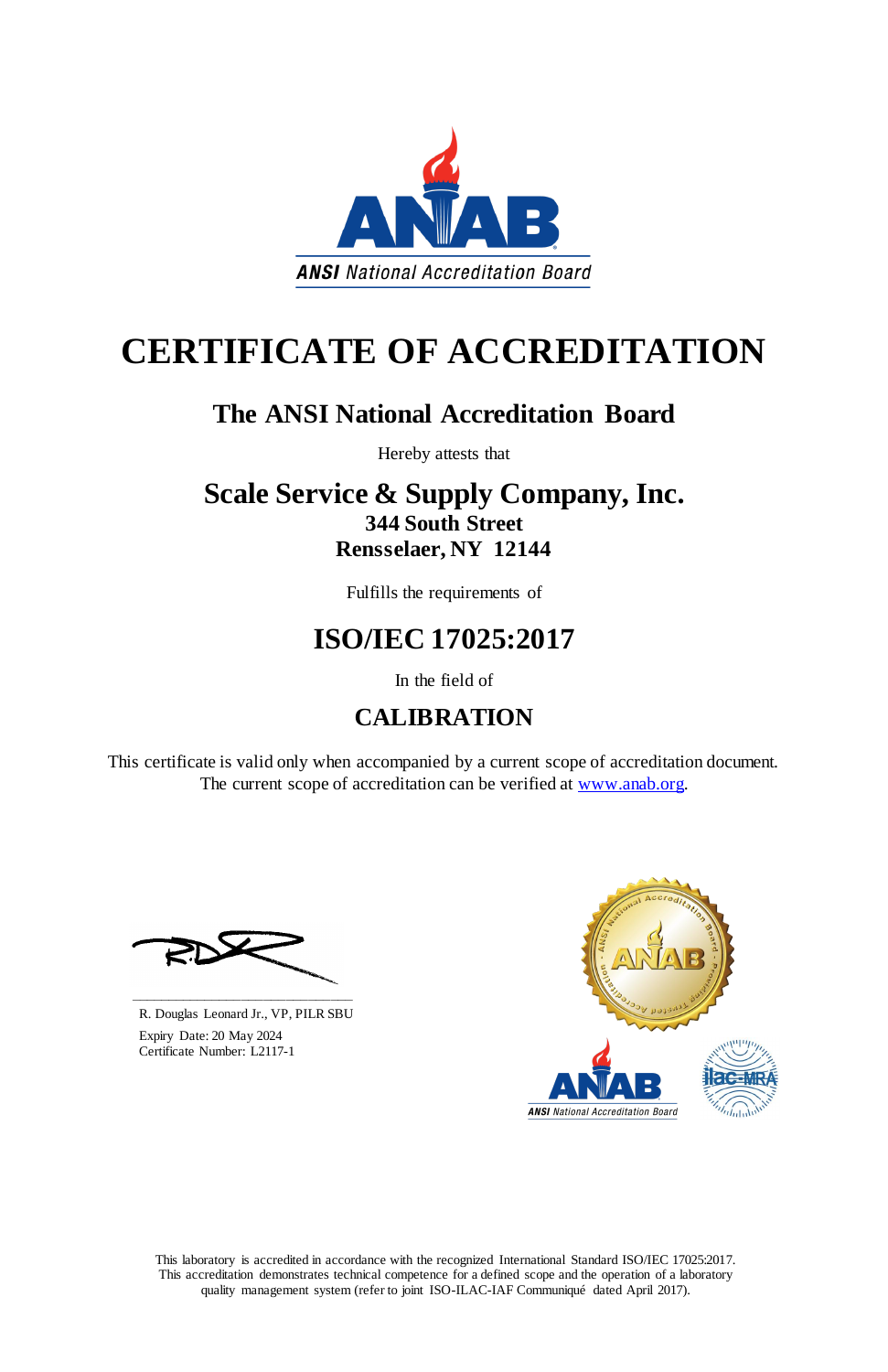

### **SCOPE OF ACCREDITATION TO ISO/IEC 17025:2017**

### **Scale Service & Supply Company, Inc.**

344 South Street Rensselaer, NY 12144 Dean Haita 518-449-1626

#### **CALIBRATION**

Valid to: **May** 20, 2024 **Certificate Number: L2117-1** 

#### **Mass and Mass Related**

| Parameter/Equipment                                                                                                                                                                                                                                                                                                              | <b>Range</b>                                                                                                                                                                                                 | <b>Expanded Uncertainty of</b><br>Measurement $(+/-)$                                                                                                        | Reference Standard,<br>Method, and/or<br><b>Equipment</b>                                          |
|----------------------------------------------------------------------------------------------------------------------------------------------------------------------------------------------------------------------------------------------------------------------------------------------------------------------------------|--------------------------------------------------------------------------------------------------------------------------------------------------------------------------------------------------------------|--------------------------------------------------------------------------------------------------------------------------------------------------------------|----------------------------------------------------------------------------------------------------|
| Laboratory Balances <sup>1</sup><br>$(0.001$ g resolution)<br>$(0.01$ g resolution)                                                                                                                                                                                                                                              | (0 to 300) g<br>$(0 to 1 000)$ g                                                                                                                                                                             | $0.0071$ g<br>$0.022$ g                                                                                                                                      | <b>ASTM E617 Class 1</b><br>Weights and Handbook 44<br>utilized for the calibration<br>of balances |
| Industrial Scales <sup>1,2</sup><br>$(0.1$ g Resolution)<br>$(0.1$ g resolution)<br>$(0.2$ g Resolution)<br>$(0.5$ g Resolution)<br>(1 g Resolution)<br>(1 g resolution)<br>(2 g Resolution)                                                                                                                                     | $(0 to 1)$ kg<br>$(0 to 10)$ kg<br>$(0 to 2)$ kg<br>$(0 to 5)$ kg<br>$(0 to 10)$ kg<br>$(0 to 32)$ kg<br>$(0 to 20)$ kg                                                                                      | 0.18 <sub>g</sub><br>1.17 <sub>g</sub><br>$0.36$ g<br>$0.83$ g<br>1.2 g<br>3.9 <sub>g</sub><br>2.9 g                                                         | NIST 105 Class F Weights<br>and Handbook 44 utilized<br>for calibration of Scales                  |
| Industrial Scales <sup>1,2</sup><br>$(0.0002$ lb Resolution)<br>$(0.0005$ lb Resolution)<br>$(0.001$ lb Resolution)<br>$(0.002$ lb Resolution)<br>$(0.005$ lb Resolution)<br>$(0.01$ lb Resolution)<br>$(0.02$ lb Resolution)<br>$(0.05$ lb Resolution)<br>$(0.1$ lb Resolution)<br>(0.2 lb Resolution)<br>$(0.5$ lb Resolution) | $(0 to 2)$ lb<br>$(0 to 5)$ lb<br>$(0 to 10)$ lb<br>$(0 to 20)$ lb<br>$(0 to 50)$ lb<br>$(0 to 100)$ lb<br>$(0 to 200)$ lb<br>$(0 to 500)$ lb<br>$(0 to 1 000)$ lb<br>$(0 to 2 000)$ lb<br>$(0 to 5 000)$ lb | $0.00028$ lb<br>$0.00071$ lb<br>$0.0014$ lb<br>0.00281<br>$0.007$ lb<br>$0.014$ lb<br>$0.029$ lb<br>$0.06$ lb<br>$0.12$ lb<br>$0.24$ lb<br>0.5 <sub>lb</sub> | NIST 105 Class F Weights<br>and Handbook 44 utilized<br>for calibration of Scales                  |